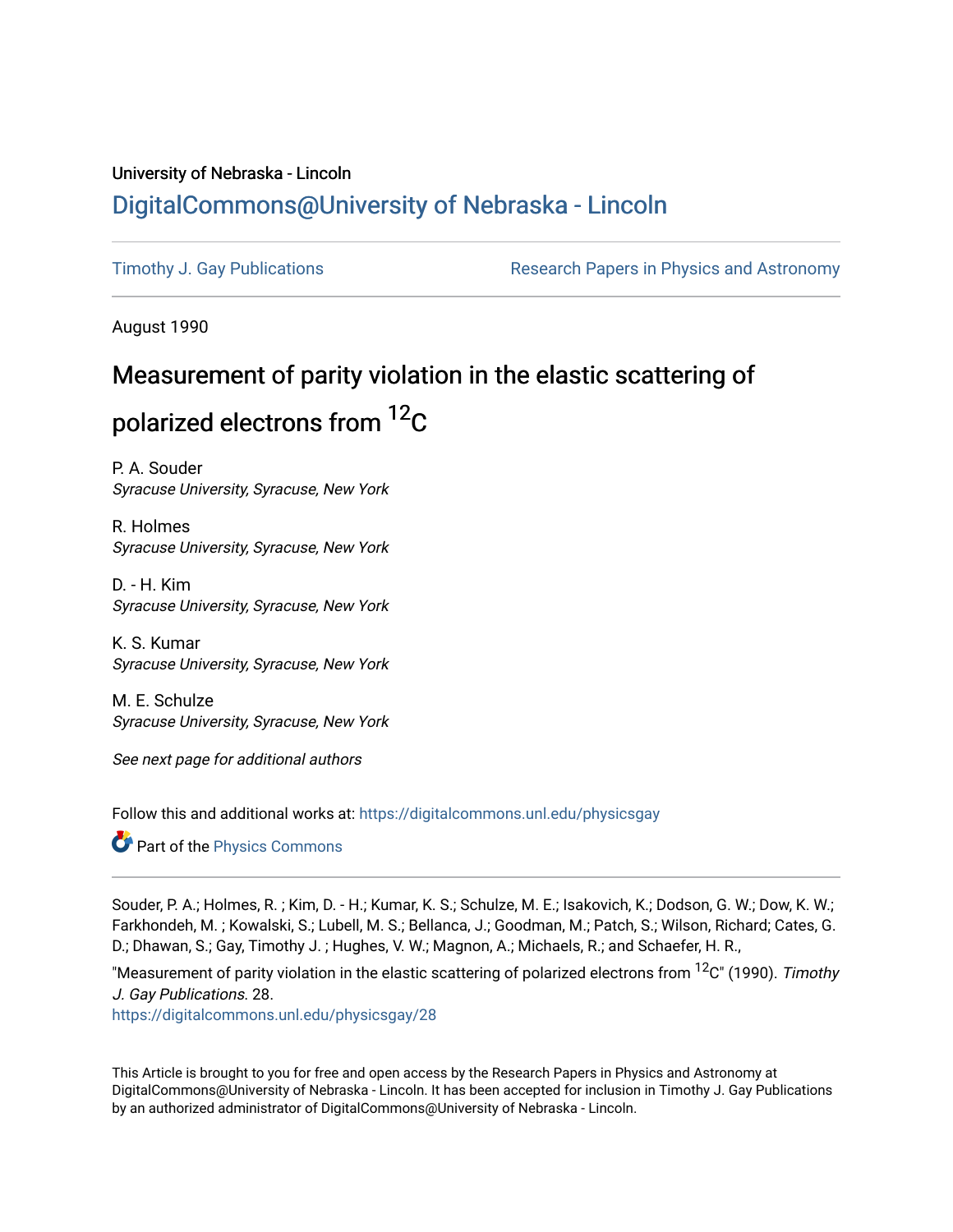#### Authors

P. A. Souder, R. Holmes, D. - H. Kim, K. S. Kumar, M. E. Schulze, K. Isakovich, G. W. Dodson, K. W. Dow, M. Farkhondeh, S. Kowalski, M. S. Lubell, J. Bellanca, M. Goodman, S. Patch, Richard Wilson, G. D. Cates, S. Dhawan, Timothy J. Gay, V. W. Hughes, A. Magnon, R. Michaels, and H. R. Schaefer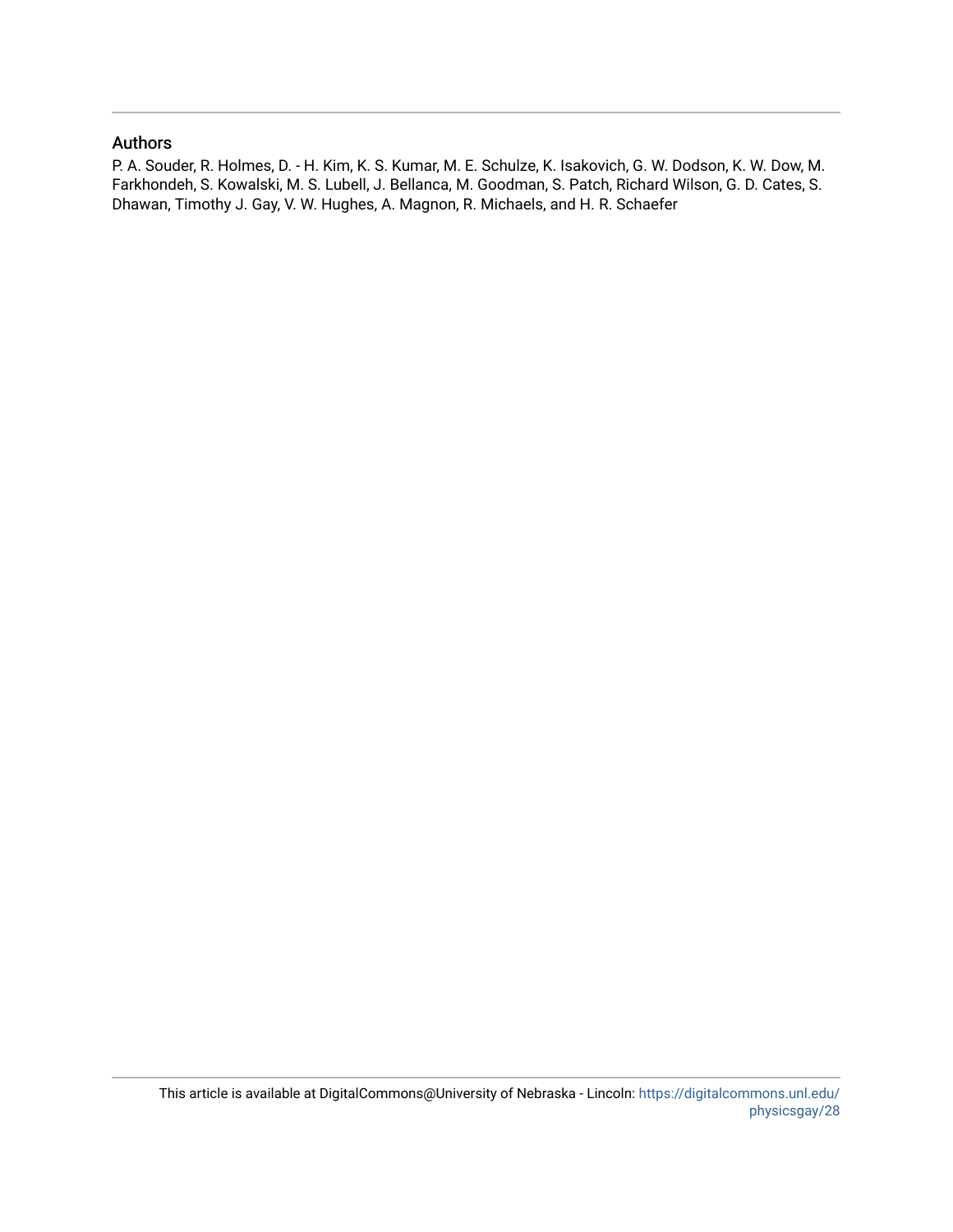Phys. Rev. Lett. 65, 694 - 697 (1990) [Issue  $6 -$  August 1990]

## Measurement of parity violation in the elastic scattering of polarized electrons from 12C

P. A. Souder, R. Holmes, D.-H. Kim, K. S. Kumar, and M. E. Schulze *Syracuse University, Syracuse, New York 13210* 

K. Isakovich, G. W. Dodson, K. W. Dow, M. Farkhondeh, and S. Kowalski *Bates Linear Accelerator Center, Laboratory for Nuclear Science, Department of Physics, Massachusetts Institute of Technology, Cambridge, Massachusetts 02139* 

M. S. Lubell *City College of The City University of New York, New York, New York, 10031* 

J. Bellanca, M. Goodman, S. Patch, and Richard Wilson *Harvard University, Cambridge, Massachusetts 02138* 

G. D. Cates, S. Dhawan, T. J. Gay, V. W. Hughes, A. Magnon, R. Michaels, and H. R. Schaefer *Yale University, New Haven Connecticut 06520* 

We have measured the parity-violating electroweak asymmetry in the elastic scattering of polarized electrons from <sup>12</sup>C nuclei. Our result is  $A_{\text{expt}}=0.60\pm0.14\pm0.02$  ppm, where the first error is statistical and the second is systematic. With a beam polarization of 0.37, we compute the isoscalar vector hadronic coupling constant  $\tilde{\gamma}$  to be 0.136±0.032±0.009. The standard model predicts  $\tilde{\gamma}=0.155$  at the tree level, in agreement with our data.

©1990 The American Physical Society

URL: http://link.aps.org/abstract/PRL/v65/p694 DOI: 10.1103/PhysRevLett.65.694 PACS: 25.30.Bf, 11.30.Er, 12.15.Mm, 24.70.+s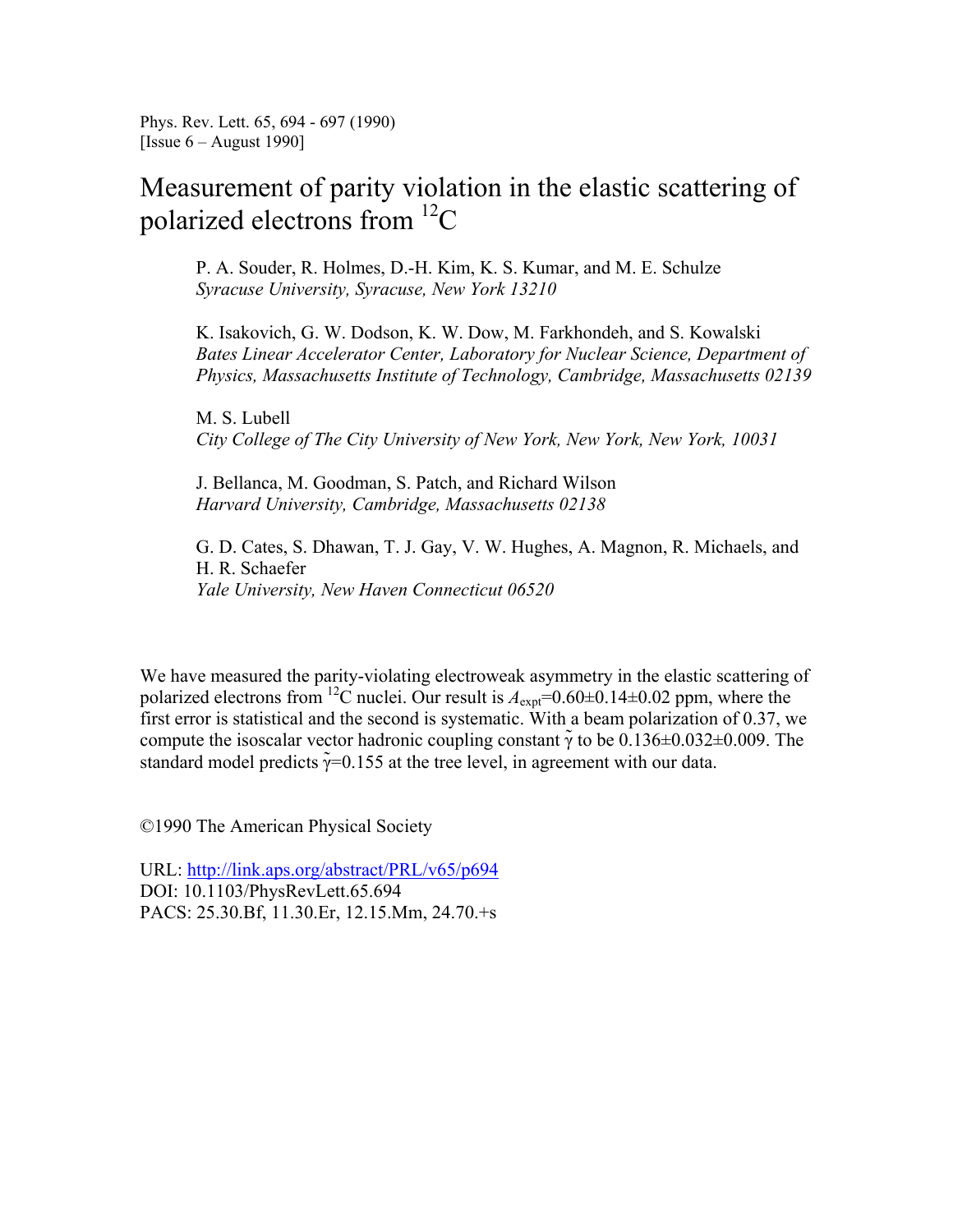#### **Measurement of Parity Violation in the Elastic Scattering of Polarized Electrons from I2C**

P. A. Souder, R. Holmes, D.-H. Kim,  $^{(a)}$  K. S. Kumar,  $^{(b)}$  and M. E. Schulze $^{(c)}$ *Syracuse Unicersity, Syracuse, New York 1321 0* 

K. Isakovich, G. W. Dodson, K. A. Dow, M. Farkhondeh, and S. Kowalski

*Bates Linear Accelerator Center, Laboratory for Nuclear Science, and Department of Physics, Massachusetts Institute* of *Technology, Cambridge, Massachusetts 021 39* 

M. S. Lubell

*City College of The City University of New York, New York, New York 10031* 

J. Bellanca, M. Goodman, <sup>(d)</sup> S. Patch, and Richard Wilson *Harcard University, Cambridge, Massachusetts 021 38* 

G. D. Cates,  $^{(e)}$  S. Dhawan, T. J. Gay,  $^{(f)}$  V. W. Hughes, A. Magnon,  $^{(g)}$  R. Michaels,  $^{(h)}$  and H. R. Schaefer *Yale Uniuersity, New Haven, Connecticut 06520* 

(Received 8 May 1990)

We have measured the parity-violating electroweak asymmetry in the elastic scattering of polarized electrons from <sup>12</sup>C nuclei. Our result is  $A_{\text{expt}} = 0.60 \pm 0.14 \pm 0.02$  ppm, where the first error is statistical and the second is systematic. With a beam polarization of 0.37, we compute the isoscalar vector hadronic coupling constant  $\tilde{\gamma}$  to be 0.136  $\pm$  0.032  $\pm$  0.009. The standard model predicts  $\tilde{\gamma}$ =0.155 at the tree level, in agreement with our data.

PACS numbers: 25.30.Bf, 11.30.Er, 12.15.Mm, 24.70.+s

Parity violation in the scattering of polarized electrons has played a vital role in our understanding of the electroweak interaction. Historically, the observation of parity violation in the deep-inelastic scattering of polarized electrons from deuterium<sup>1</sup> helped establish the validity of the  $SU(2) \times U(1)$  form of the electroweak part of the standard model. The richness of the structure of neutral currents provides polarized electron scattering with great potential for exploring extensions of the standard model, on one hand, and the structure of weak hadronic currents, on the other. In contrast to deep-inelastic scattering where four-momentum-transfer  $(Q)$  values larger than 1 GeV/ $c$  are practical, elastic scattering is best carried out with  $Q$  between 0.1 and 1.0 GeV/ $c$  in order that the relevant form factors remain large. Since parity-violating asymmetries are typically proportional to  $Q^2$ , they may be extremely small,  $\sim 10^{-6}$ -10<sup>-7</sup>, for these experiments.

In this paper, we describe a successful measurement of the asymmetry in the elastic scattering of polarized electrons from  ${}^{12}C$  nuclei, carried out at the MIT-Bates Linear Accelerator Center. We achieved a precision at the level of  $\sim 10^{-7}$ . Our error is a factor of 5 smaller than that of the most sensitive previous electron experiment.<sup>2</sup> In order to achieve our result, we had to exercise extreme care in the control of systematic errors. The techniques we employed, which are described below, should also make future low- $Q^2$  experiments feasible.

The parity-violating asymmetry is defined as A  $=(\sigma_R - \sigma_L)/(\sigma_R + \sigma_L)$ , where  $\sigma_R$  ( $\sigma_L$ ) is the differential cross section for the scattering of electrons with right (left) helicity. An attractive feature of our experiment is the lack of ambiguity in the theoretical interpretation of its result. Since  $12C$  is spinless and isoscalar, the relevant nuclear physics may be described by a single form factor which cancels in the asymmetry, a fact first noted by Feinberg.<sup>3</sup>

At energies where a phenomenological four-fermion interaction is appropriate, *A* may be expressed at the tree level as  $3,4$ 

$$
A = \tilde{\gamma} \frac{3}{2} G_F Q^2 (\sqrt{2} \pi a)^{-1}
$$

where  $G_F$  is the Fermi coupling constant,  $\alpha$  is the finestructure constant, and  $\tilde{\gamma}$  is the parity-violating coupling constant<sup>5</sup> for an axial-vector coupling to the electron and an isoscalar coupling to the hadronic constituents. In the standard model,  $\tilde{\gamma}$  is given by  $\frac{2}{3}$  sin<sup>2</sup> $\theta_W$  =0.155, where  $\sin^2\theta_W = 0.233 \pm 0.002$ .<sup>6</sup> Since  $\tilde{\gamma}$  is relatively small, it is particularly sensitive to possible extensions of the standard model which contain extra  $Z$  bosons.<sup>7</sup> A value for  $\tilde{\gamma}$  may also be obtained by combining other experiments.<sup>7</sup> The main input for this analysis is results from precise studies of  $Cs$ <sup>8</sup> which unfortunately require the computation of complex atomic wave functions for their quantitative interpretation. Hence we were motivated to measure  $\tilde{\gamma}$  by a completely different method.

A schematic diagram of the apparatus is given in Fig. 1. We ran with a beam of energy 250 MeV, a scattering angle of about 35°, and a Q of 150 MeV/ $c \equiv Q_0$ . With a beam polarization  $P_e = 37\%$ , the standard model predicts  $A_{\text{expt}} = AP_e = 0.70 \times 10^{-6}$ . The polarized source,<sup>9</sup> which provided an intense beam of electrons, was based on photoemission by polarized light from a GaAs crystal.<sup>10</sup> Light was provided by a cw Kr-ion laser modulated to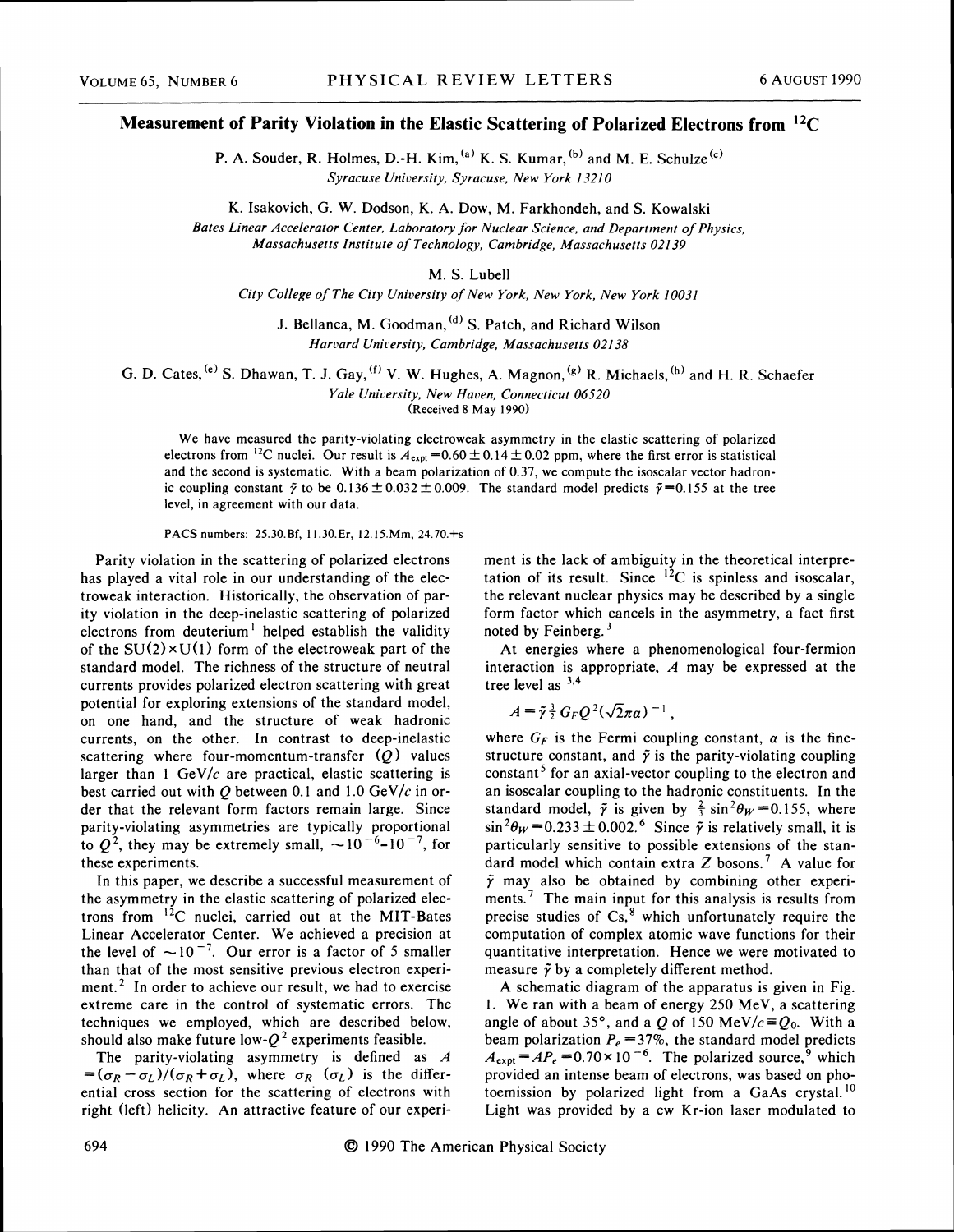

FIG. 1. Schematic diagram of the apparatus. The beam energy was measured in the chicane.

match the 1% duty factor of the accelerator. Although only moderate average laser power was available after modulation, we were able to provide a high average current, between 30 and 60  $\mu$ A at the target, by achieving a high quantum efficiency of the crystal  $($  > 1.5%). The helicity of the electron beam was controlled by the polarity of the voltage applied to a Pockels cell in the laser beam. **A** set of monitors in the beam line measured the characteristics of the beam: Seven toroid current monitors measured the intensity; four position monitors in front of the target determined the position and angle of the beam; and a position monitor located at a point where the beam was dispersed in momentum served to analyze the energy. The beam impinged on a  $5-g/cm<sup>2</sup>$ carbon target, and the elastically scattered electrons were focused by a pair of single-quadrupole spectrometers onto Lucite Cerenkov detectors. Since about 10' electrons were detected during each  $17$ - $\mu s$  burst, individual events were not counted but rather the integrated responses over the beam burst were recorded by 16-bit analog-to-digital converters.

Since the accelerator was operated at 600 Hz locked to the 60-Hz line frequency, we reduced the noise associated with the 60-Hz frequency by first dividing the data into ten "times slots," corresponding to the 60-Hz subharmonics, and then analyzing the data for each time slot independently. We set the helicity of the beam quasirandomly for each pulse according to the following pattern. Ten random helicities were chosen, one for each time slot. The pattern was complemented for the next ten beam pulses, and ten asymmetries were computed, each based on a complementary pulse pair. This procedure was repeated every twenty pulses. Our accumulated data amounted to 307 half-hour runs, each of which filled a magnetic tape. With each time slot treated independently, we therefore generated 3070 individual "miniruns." We computed the statistical error for each minirun using the variance of the asymmetries. We note that about 1% of the data were rejected by loose cuts that identify accelerator malfunctions. A histogram of the result for each minirun normalized to its statistical error is presented in Fig. 2. The shape, as demonstrated by the solid curve also shown in the figure, is Gaussian with the expected width over more than two decades. Thus we believe that our statistical errors are well understood.

Correlations with helicity of various beam parameters, such as energy, position, and intensity, constitute the most important class of systematic errors associated with our experiment. We approached the control of these errors by minimizing helicity correlations during data collection and by correcting the asymmetries with the use of the position-monitor data during analysis.

We can identify two important causes of such correlations. First, the intensity of the laser light reaching the photocathode may depend slightly on helicity, thereby causing the energy of the electron beam to depend on the helicity through accelerator beam loading. Since electromagnetic cross sections depend strongly on energy, a spurious asymmetry results. One cause of the laserintensity correlation is the polarization-induced transport-asymmetry (PITA) effect,<sup>9</sup> in which the transmission efficiency of the optical system from the Pockels cell to the photocathode depends upon helicity. A slight deviation in the voltage applied to the Pockels cell from quarter-wave retardation produces light that is slightly elliptical instead of perfectly circular in polarization. The transmission of elliptically polarized light through an optical system generally depends on the direction of the principal axis of the ellipse, which is different for the right- and left-handed beams, giving rise in our case to a helicity-dependent light intensity on the GaAs crystal.

A convenient feature of the PITA effect is that it can be controlled. By intentionally changing the voltage applied to the Pockels cell, we were able to change the appropriate phase and in turn control the intensity asymmetry. The response is ideal for the use of a slow feed-



FIG. 2. Histogram of asymmetry *A,,* normalized to its statistical error  $\sigma_i$ , for each of 3070 miniruns. The solid curve is a Gaussian of unit variance with area equal to the number of miniruns.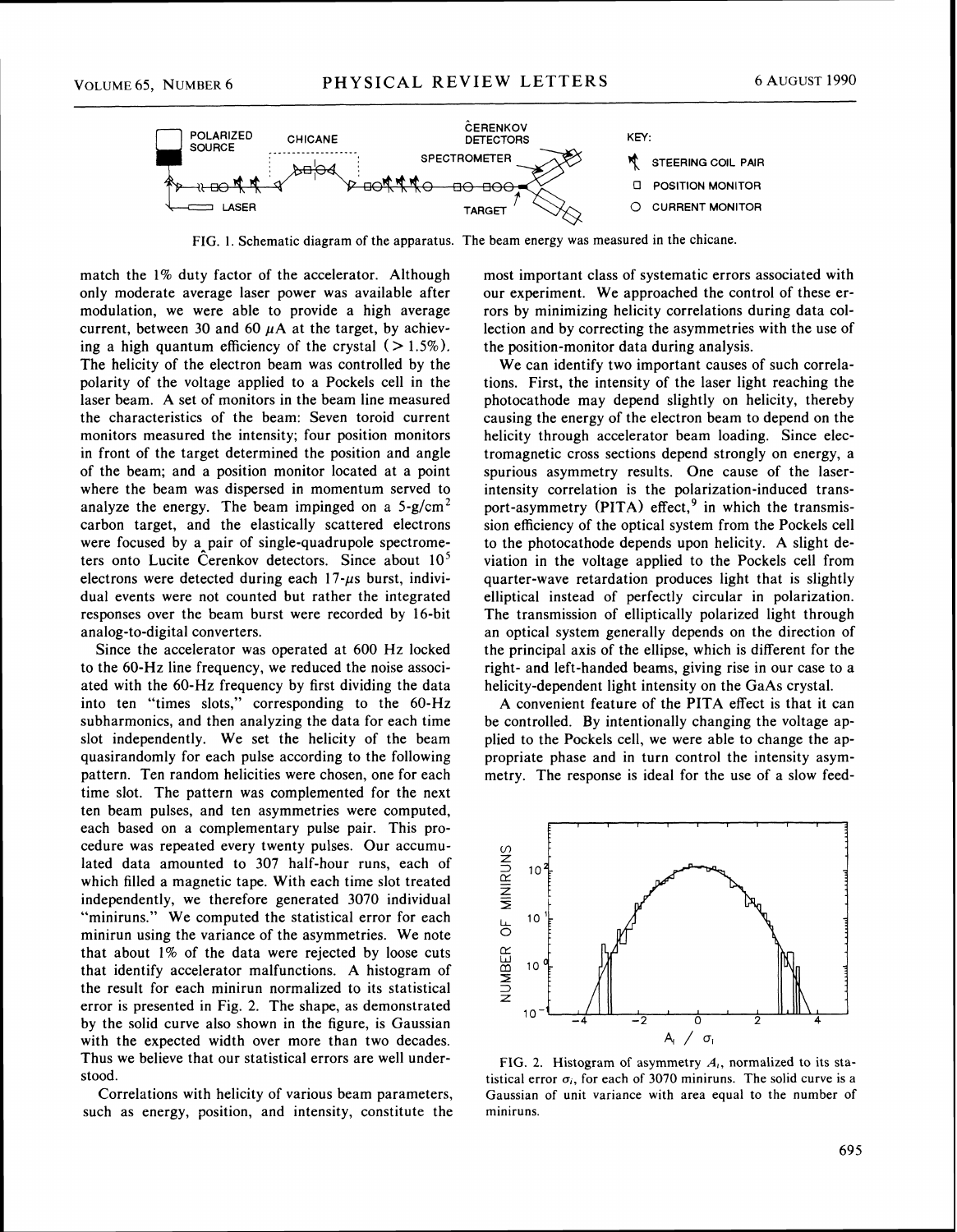back loop. Indeed, we calculated the intensity asymmetry on-line every 3 min and used the result to correct the voltage applied to the Pockels cell. As a result, the intensity asymmetry averaged over the entire run was reduced to about 1 ppm.

The second cause of correlations is the helicity dependence of the position of the laser beam on the crystal, an effect which couples the trajectory of the electron beam to helicity. Since the number of detected events depends on the position and angle of the beam incident upon the target, spurious asymmetries result. One source of this problem is a deflection of the beam by the Pockels cell. By carefully aligning<sup>11</sup> the Pockels cell and by using point-to-point focusing of the Pockels cell onto the GaAs crystal, we were able to suppress this effect.

In our analysis, we corrected the raw asymmetries using the equation  $A_{\text{expt}} = A_{\text{raw}} - \sum a_i \delta M_i$ , where  $A_{\text{raw}}$  is the uncorrected asymmetry,  $\delta M_i$  are the differences in the beam monitors correlated with helicity, and **a;** are correction coefficients, which are a measure of the sensitivity of the asymmetry to fluctuations in the beam parameters. We obtained data while the steering coils in the beam line were ramped and used the information to compute the correction coefficients involving the position and angle of the beam. Since there were large, real fluctuations in the beam current and hence the energy, we were able to use a correlation analysis to extract the coefficient involving energy. An energy vernier on one of the klystrons in the accelerator provided an independent test of our analysis. Since the  $a_i$  were obtained concomitantly with data taking, they are valid for our exact running conditions. Typical values for the  $a_i$  were  $\lt 10$ ppm/ $\mu$ m, and the position differences were < 0.1  $\mu$ m.

**A** different approach for detecting and eliminating systematic errors relies on the reversal of the helicity of the beam by an independent method. Using a half-wave plate, we changed the direction of the linear polarization of the laser light incident on the Pockels cell. Thus we were able to change the sign of the parity-violating asymmetry without altering the contribution of most of the unwanted effects.

A list of all of the corrections to our experimental asymmetry, together with their estimated uncertainties,

TABLE I. Corrections for experimental asymmetry  $A_{\text{expt}}$  in ppm. The raw asymmetry is  $0.56 \pm 0.14$ .

| Correction                                                                       | Value                                                | Error                                 | angles and $Q^2$ values. <sup>19</sup> For example, an exp                                                          |
|----------------------------------------------------------------------------------|------------------------------------------------------|---------------------------------------|---------------------------------------------------------------------------------------------------------------------|
| Energy and position monitors<br>Electronic cross talk<br>Transverse polarization | 0.04<br>$\sim$ $\sim$ $\sim$<br>$\sim$ $\sim$ $\sim$ | $\pm 0.006$<br>± 0.001<br>$\pm 0.005$ | TABLE II. Scale factors. The beam polarization<br>sured 24 times during the run by using Møller scatt               |
| <b>Nonlinearities</b><br>Phase space<br>Background from magnetized iron          | $\cdots$<br>$\cdots$<br>$\sim$ $\sim$ $\sim$         | ± 0.007<br>± 0.006<br>± 0.010         | $0.37 \pm 0.02$<br>Beam polarization $P_e$<br>Nuclear structure<br>$1.00 \pm 0.01$<br>$0.98 \pm 0.02$<br>Background |
| Net asymmetry                                                                    |                                                      | $0.60 \pm 0.14 \pm 0.02$              | $\langle Q^2 \rangle / \langle Q_0^2 \rangle$<br>$1.00 \pm 0.02$                                                    |

is given in Table I. The root-mean-square value of the corrections arising from the position- and energymonitor differences for individual runs is 0.3 ppm, and the average over the entire data sample is only 0.04 ppm. We paid careful attention to ground loops in order to reduce to a negligible level the amount of electronic cross talk arising from pulsing high voltage on the Pockels cell. We also determined limits for possible contributions of transverse polarization to the asymmetry by comparing the difference in the asymmetries measured with each (left and right) of the two spectrometers shown in Fig. 1. Systematic errors arising from nonlinearities in the electronics, helicity-dependent phase-space differences of the beam, and helicity-dependent backgrounds arising from beam electrons scattering from polarized electrons in magnetized iron are all estimated to be negligible.

An independent test of our method is the calculation of asymmetries that should be zero. For example, the result is  $0.04 \pm 0.14$  ppm if we neglect the reversal of the half-wave plate. Also, the difference in the asymmetry between the two spectrometers is  $0.14 \pm 0.14$  ppm.

Our result is  $A_{\text{exot}} = 0.60 \pm 0.14 \pm 0.02$  ppm, where the first error is statistical and the second is systematic. To determine  $\tilde{\gamma}$ , we need to apply various scale factors, including the average effective  $Q^2$ , the beam polarization, and the backgrounds due to inelastic nuclear levels<sup>12</sup> and neutrons. These factors are given in Table II. We obtain  $\tilde{\gamma} = 0.136 \pm 0.032 \pm 0.009$ , which is consistent with the prediction of the standard model.

Given our small systematic errors, significant improvements in the  $12C$  measurement are possible with a higher data rate. A factor-of-10-30 increase in solid angle, which could be obtained with the use of a largeacceptance spectrometer, together with substantially longer running time, would give a statistical error approaching 1%. Uncertainties in the theory, including hadronic contributions to the radiative corrections,  $\frac{13}{2}$  parity admixtures in nuclear states,<sup>14</sup> and isospin mixing,<sup>1</sup> should contribute well below this level. The only possible significant correction that we are aware of would be a large radius of the strange quarks in the nucleon,  $^{16,17}$ which is a fundamental parameter of great interest in itself.

Another interesting experimental program which will benefit from the use of our techniques is elastic scattering from hydrogen.<sup>18</sup> The phenomenology is much richer, with different physics being emphasized at different angles and  $Q^2$  values.<sup>19</sup> For example, an experiment at

TABLE II. Scale factors. The beam polarization was measured 24 times during the run by using Møller scattering.

| Beam polarization $P_e$                       | $0.37 \pm 0.02$ |
|-----------------------------------------------|-----------------|
| Nuclear structure                             | $1.00 \pm 0.01$ |
| Background                                    | $0.98 \pm 0.02$ |
| $\langle Q^2 \rangle / \langle Q_0^2 \rangle$ | $1.00 \pm 0.02$ |